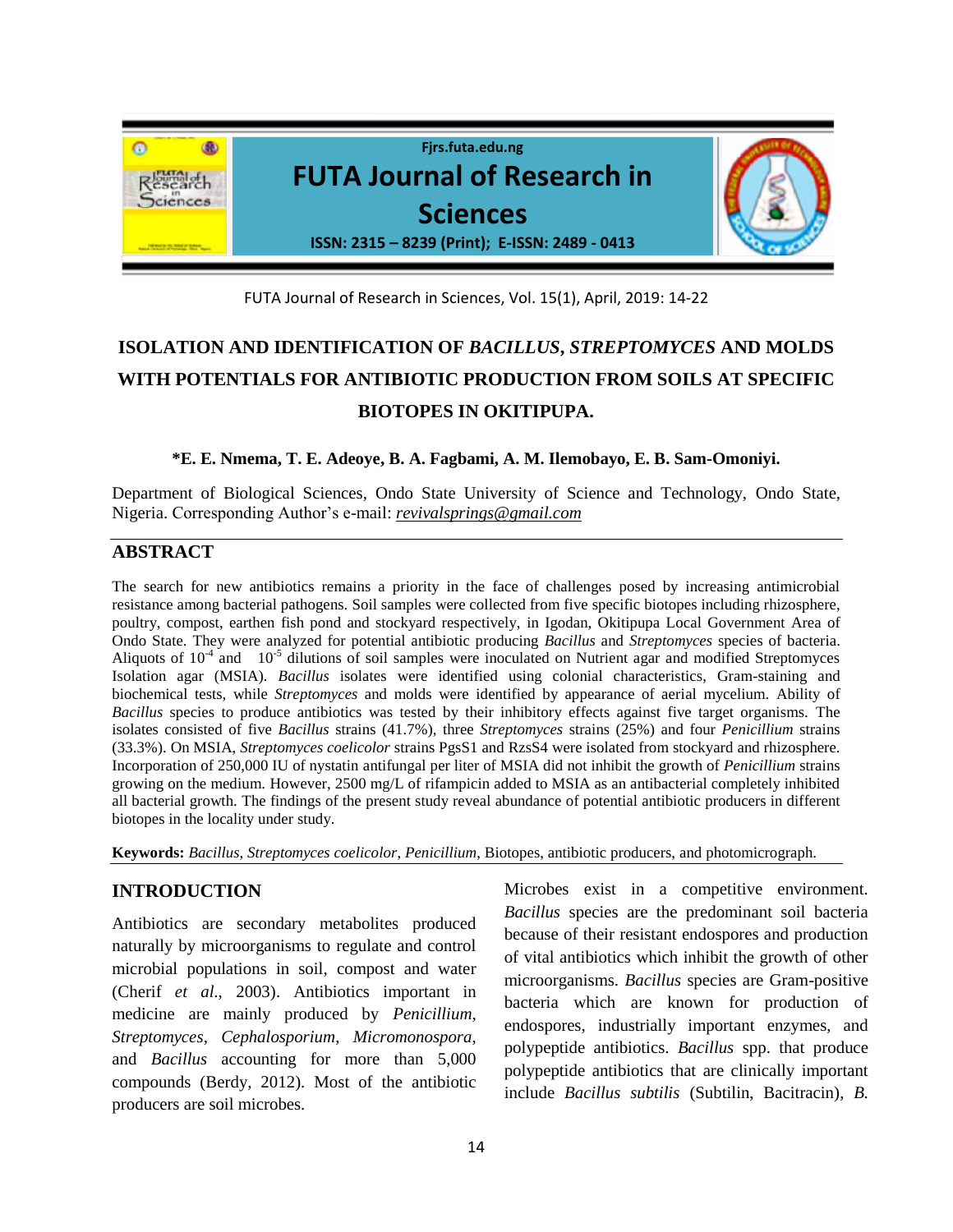*polymyxa* (Polymyxin B), *B. brevis* (Gramicidin S, Tyricidine), *B. licheniformis* (Bacitracin), *B. cereus* (Biocerin), and *B. circulans* (Stein *et al*., 2006; Stein, 2005; Kuta *et al*., 2009; Morikawa *et al*., 1992).

Actinomycetes are Gram-positive bacteria and abundant in soils, marine sediments as well as associated with various plants and animals. These bacteria have a widely recognized potential for the production of bioactive secondary metabolites and valuable enzymes (van der Meij *et al*., 2017). One of the most notable characteristics of the actinomycetes is their ability to produce antibiotics, such as streptomycin, neomycin, erythromycin, tetracycline, amphotericin B, and gentamicin, produced by *Streptomyces griseus*, *S. fradiae*, *S. erythreus*, *S. rimosus*, *S. nodosus*, and *Micromonospora purpurea* respectively (Kumari *et al*., 2013).

Although soils have been screened by the pharmaceutical industry for about 50 years, only a small fraction of the surface of the earth has been sampled, and only a small fraction of *Actinomycetes*  taxa has been discovered. *Actinomycetes* are the main source of clinically important antibiotics, most of which are too complex to be synthesized by combinational chemistry. Additional actinomyceteproduced antibiotics are likely to be discovered by subjecting soils and marine sediments to innovative enrichments and whole-cell screening methods (Baltz, 2007).

*Actinomycetes* of the genus *Streptomyces* are the most versatile producers of bioactive secondary metabolites and they continue to be interesting sources for the discovery of new antibiotics (Demain, 2009). *Streptomycetes* usually possess 20- 50 gene clusters dedicated to the biosynthesis of metabolites in their genomes, underscoring their potential for the discovery of new bioactive compounds (Nett *et al*., 2009). Most such clusters responsible for biosynthesis of metabolites remain "silent" in laboratory conditions (Kealey *et al*., 2017).

The mold *Penicillium notatum* produces the antibiotic penicillin which was the first antibiotic discovered in 1929 by Alexander Fleming. Since then, molds that have been used to produce antibiotics have included *P. chrysogenum*  (Penicillin), *P. griseofulvin* (Griseofulvin), and *Cephalosporium acremonium* (Cephalosporin) (Lobanovska and Pilla, 2017).

Screening for new natural products remains an important part in the drug discovery process, and investigating new sample sources from underexplored habitats is an important strategy (Goodfellow and Fiedler, 2010). It appears especially beneficial to look into extreme habitats and unique environmental niches (Berdy, 2012; Zotchev, 2012).

The current work was aimed at the isolation of potential antibiotic-producing *Streptomyces* and *Bacillus* species from soils collected at various biotopes in Okitipupa, Ondo South Local Government Council of Ondo State, Nigeria.

#### **MATERIALS AND METHODS**

#### **Materials**

Soil samples were collected from five specific biotopes in Okitipupa, namely poultry, stockyard, earthen fish pond, rhizosphere zone, and around decomposing plant materials (compost). Nutrient agar was obtained from Lab M (Neogen Corporation, Scotland). Modified Streptomyces Isolation Agar was prepared in the microbiology laboratory of Ondo State University of Science and Technology, Okitipupa.

## **Preparation of soil samples**

Approximately 100 g of each sample was collected using sterilized spatula, from 10 cm depth into sterile plastic bags and closed tightly. The soil samples were labeled according to their source, and transported aseptically to the Microbiology Laboratory (Ondo State University of Science and Technology, Okitipupa), for analysis within 8 h. The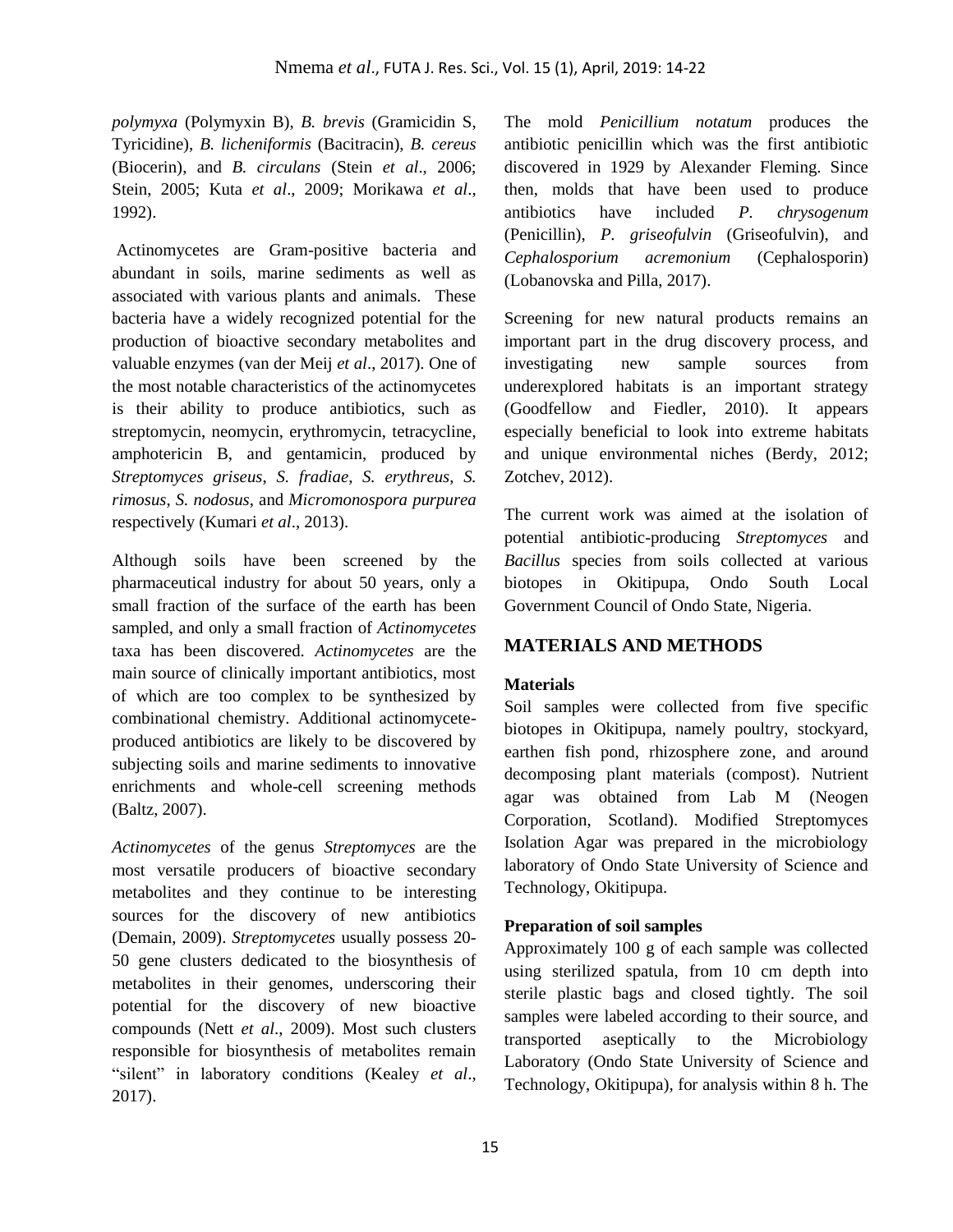samples were homogenized, spread in sterile trays and cleaned of extraneous materials before analysis.

#### **Isolation of** *Bacillus* **species**

#### **Serial dilution**

Ten (10) grams of soil sample were diluted in 100 ml of physiological saline solution (0.85% NaCl) in a conical flask and heated at  $60^{\circ}$ C for 60 min in a water bath to destroy vegetative forms of microbes. The samples were then shaken in an orbital shaker at 200 rpm for 30 min and then allowed to settle. From each solution, 1 mL was transferred aseptically to a test tube containing 9 mL of sterile physiological saline and mixed well to make a dilution of  $10^{-1}$ . Serial dilution was continued up to  $10^{-5}$  for each soil sample.

#### **Culture and Identification of** *Bacillus* **species**

Aliquots of 100  $\mu$ L from 10<sup>-4</sup> and 10<sup>-5</sup> dilutions were inoculated on Nutrient Agar medium (Lab M, Scotland). Plates were incubated at 30 $\degree$ C for 24-48 h. After incubation, the plates were examined and the suspected colonies were identified by colony characteristics, Gram staining and catalase tests. Gram-positive, rod-shaped, endospore-forming bacilli that were catalase positive were selected for further studies. A B-350 Optica Microscope with camera was used to obtain photomicrographs of *Bacillus* isolates.

## **Preparation of modified Streptomyces Isolation Agar (MSIA)**

In order to isolate *Streptomyces* species from soil samples, a modified Streptomyces Isolation agar was prepared in the laboratory with the following composition (w/v):

| <b>Constituent</b> | Weight/Volume |
|--------------------|---------------|
| Nutrient agar      | 28 g          |
| Dextrose           | 4g            |
| CaCO <sub>3</sub>  | 2 g           |
| Distilled water    | 1 L           |

The mixture was autoclaved and allowed to cool to  $50^{\degree}$ C. Then 250,000 (w/v) units of nystatin and 2500 mg of rifampicin (w/v) were added. The mixture was swirled very well to mix the contents and then poured out into plates.

# *Standardization of target organisms used for antimicrobial screening*

The target organisms used to screen the inhibitory effects of *Bacillus* isolates included *Staphylococcus aureus* ATCC 700699, *Shigella flexneri* ATCC 120222, *Salmonella enteritidis* ATCC 1307, *Klebsiella pneumoniae* ATCC 8309, and *Candida albicans* ATCC 10231. Each of the target bacteria was activated by culturing in Nutrient broth (NB) at 37<sup>o</sup>C for 24 h. *Candida albicans* ATCC 10231 was grown on Sabouraud dextrose agar (SDA). After incubation, 5 mL of each culture in a test tube was adjusted until the turbidity of the cell suspension matched the 0.5 McFarland Standards, containing approximately  $1.5 \times 10^8$  colony forming units per ml (CFU/ml).

## **Testing inhibitory effects of** *Bacillus* **isolates by the agar-well diffusion method**

Extracts from *Bacillus* isolates were screened for antimicrobial activity against six target organisms including *Staphylococcus aureus* ATCC 700699, *Shigella flexneri* ATCC 120222, *Salmonella enteritidis* ATCC 1307, *Klebsiella pneumoniae* ATCC 8309, and *Candida albicans* ATCC 10231. All bacteria were cultured on Nutrient Broth and incubated at the appropriate temperatures for 24 h. Nutrient Agar (20 ml) was poured into each sterile Petri dish (100 mm diameter) and allowed to solidify. Suspensions  $(100 \text{ µ})$  of target bacterial strain cultured for 24 h, and matching the 0.5 McFarland Standards were spread on the plates, and wells of 8 mm diameter were punched in the agar with a sterile steel borer.

The *Bacillus* culture broths were centrifuged at 6000 *g* for 15 min to remove cell debris. After centrifugation, 100 µl of each supernatant sample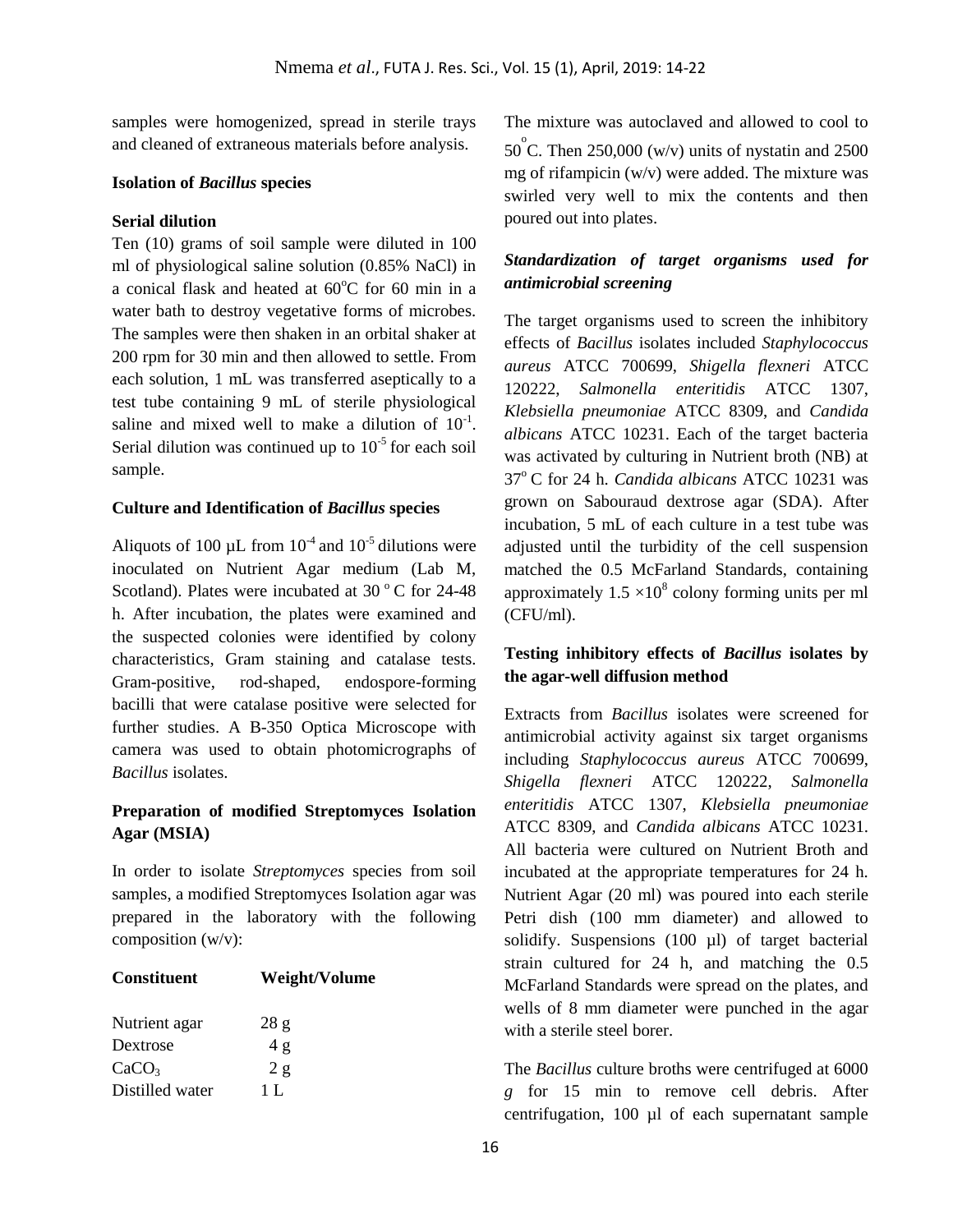was introduced into the wells of agar plates inoculated with target strains. The inoculated plates were incubated for 24 h at 30 $\degree$  C.

# **Isolation of** *Streptomyces* **species on Modified Streptomyces Isolation Agar (MSIA)**

Ten (10) grams of each soil sample were diluted in 100 ml of physiological saline solution (0.85% NaCl) in a conical flask. The samples were then shaken in an orbital shaker at 200 rpm for 30 min and then allowed to settle. From each solution, 1 mL was transferred aseptically to a test tube containing 9 mL of sterile physiological saline and mixed well to make a dilution of  $10^{-1}$ . . Serial dilution was continued up to  $10^{-5}$  for each soil sample. Aliquots of 100  $\mu$ L from 10<sup>-4</sup> and 10<sup>-5</sup> dilutions were taken separately and spread evenly over the surface of modified Streptomyces isolation agar (MSIA). MSIA contained the following constituents: 28g/L of Nutrient agar containing 4 g of Dextrose, 2 g of  $CaCO<sub>3</sub>$ , 250,000 units of nystatin, and 2500 mg of rifampicin. Nystatin and rifampicin were added to inhibit molds and bacteria respectively. Plates were incubated at  $30^{\circ}$ C, and monitored after 48, 72, 96 h

etc, up to 14 days. Actinomycetes were primarily identified based on appearance of aerial mycelium.

## **DATA ANALYSIS**

Data obtained in the study was analyzed using the equation:

percentage of spp isolated  $=$   $\frac{\text{number of spp isolates}}{\text{total number of isolates}} \times 100$ 

(where spp = Bacillus, streptomyces and mold)

#### **RESULTS**

#### **Isolation and identification of** *Bacillus* **species**

All the soil samples yielded monocultures of *Bacillus* species on Nutrient agar. *Bacillus* species RzsB4, PtsB2, CpsB3 and EpsB5 and PgsB1 were isolated from rhyzosphere, poultry, compost, earthen fish pond and stockyard repectively. All the *Bacillus* species isolated were Gram-positive, catalasepositive, formed endospores and did not produce pigments, which are biochemical reactions consistent with the *Bacillus* species (Table 1).

| <b>Bacillus</b> | Gram     | Cell  | Endospore | Catalase       | Pigment | Colony characteristics                 |
|-----------------|----------|-------|-----------|----------------|---------|----------------------------------------|
| isolate         | reaction | shape |           |                |         |                                        |
| RzsB4           | $+$      | Rods  | $+$       | $\overline{+}$ |         | Cream coloured, flat and circular with |
|                 |          |       |           |                |         | entire and undulated margins           |
| PtsB2           | $+$      | Rods  | $+$       | $+$            |         | Cream coloured, flat and circular with |
|                 |          |       |           |                |         | entire and undulated margins           |
| CpsB3           | $+$      | Rods  | $+$       | $+$            |         | Cream coloured, flat and circular with |
|                 |          |       |           |                |         | entire and undulated margins           |
| EpsB5           | $+$      | Rods  | $+$       | $+$            |         | Cream coloured, flat and circular with |
|                 |          |       |           |                |         | entire and undulated margins           |
| PgsB1           | $+$      | Rods  | $+$       | $+$            |         | Cream coloured, flat and circular with |
|                 |          |       |           |                |         | entire and undulated margins           |

**Table 1: Biochemical and morphological characteristics of** *Bacillus* **isolates**

Plate 1 shows a light micrograph of *Bacillus subtilis* RzsB4 isolated from rhizosphere soil. *B. subtilis* is an endospore-forming rhizobacterium

and is able to produce more than two dozen antibiotics including subtilin and bacitracin (Stein, 2005; Stein *et al*., 2006). *Bacillus* species produce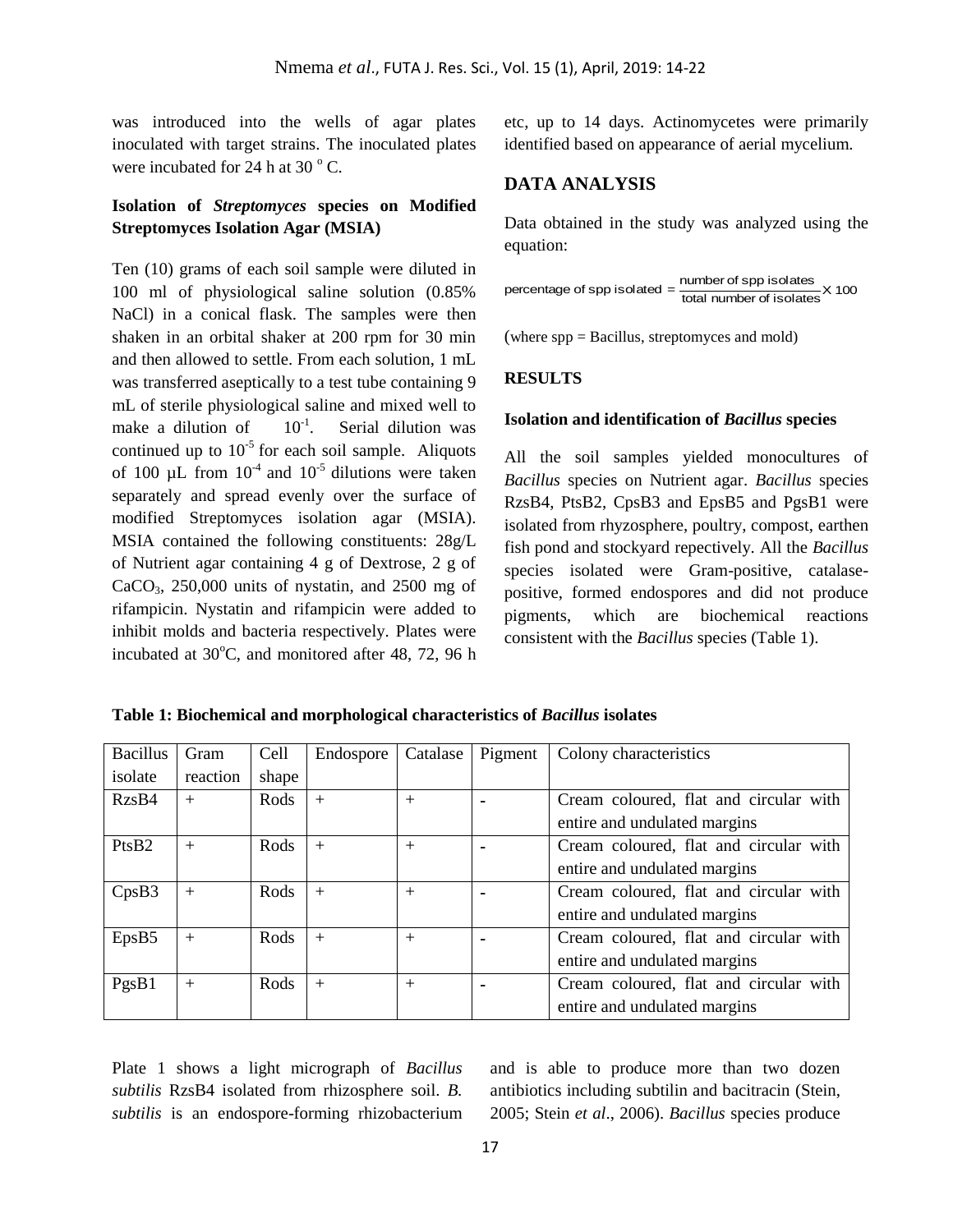antibiotics during the stationary phase of growth (postlog phase), a phase during which spores are also produced.

Plates 2 is a photomicrograph of *Bacillus* strain PtsB2 isolated from poultry soil. *Bacillus* strains often isolated from poultry include *B. cereus* and *B. licheniformis. B. cereus* strains are known to produce the antibiotics biocerin and kanosamine, an antibiotic against plant pathogens (Milner *et al*., 1996).



Plate 1: Photomicrograph of *Bacillus* sp. (strain RzsB4) isolated from rhizospere zone. (B-350 Optica. Magnification 100×)



Plate 2: Photomicrograph of *Bacillus* sp. (strain PtsB2) isolated from poultry soil. (B-350 Optica. Magnification 100×)

# **Inhibitory effects of** *Bacillus* **isolates by the agar-well diffusion method**

Extracts from *Bacillus* isolates were screened for antimicrobial activity against six target organisms including *Staphylococcus aureus* ATCC 700699, *Shigella flexneri* ATCC 120222, *Salmonella enteritidis* ATCC 1307, *Klebsiella pneumoniae* ATCC 8309, and *Candida albicans* ATCC 10231. The results did not show inhibitory effects against any of the target organisms (Plate 3).



Plate 3: Testing antimicrobial effects of *Bacillus* isolates against target organisms using the Agar-well Diffusion Method. Lawns of different target organisms are growing on the plates. Each well in a plate contains 100 µL of a different TSB-cultured *Bacillus* isolate.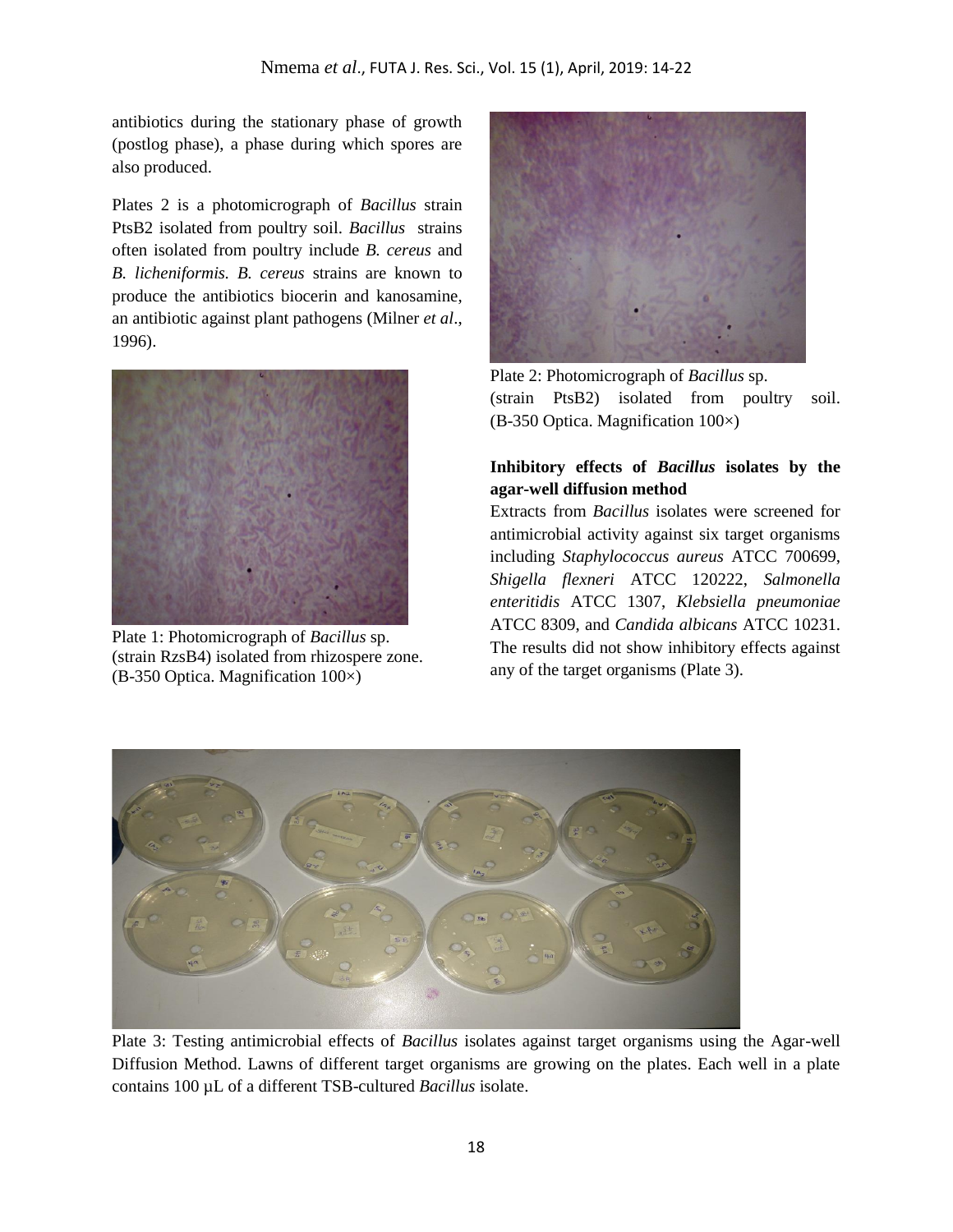# *Streptomyces* **species and molds isolated from the soil samples on modified Streptomyces isolation agar (MSIA)**

Table 2 shows the *Streptomyces* and molds isolated in the study. Three *Streptomyces* strains were isolated on modified Streptomyces isolation agar (MSIA). *Streptomyces coelicolor* strains RzsS4 and PgsS1 were isolated from rhizosphere soil and stockyard soil respectively. *S. coelicolor* colonies started growing as tiny (punctiform) white colonies. After 14 days incubation at  $35^{\circ}$ C, *S. coelicolor* showed large colonies in concentric formation with aerial mycelium having the appearance of sawdust (Plate 4 and Plate 6). *Streptomyces coelicolor* produces actinorhodin, a polyketide antibiotic. Production of actinorhodin Table 2: *Streptomycetes* and molds isolated on MSIA takes place when the cultures of *S*. *coelicolor* enter the stationary phase of growth (Gramajo *et al*., 1993). Another *Streptomyces* species (strain CpsS3) appearing as a cream-colored and leathery colony was isolated from compost soil (Plate 5).

Four strains of *Penicillium* species were isolated on MSIA. They included CpsF1 and CpsF3 from compost soil (Plate 5), PtsF1 from poultry and *P. notatum* strain RzsF1 from rhizosphere soil (Plate 7). Fungal growth was found on MSIA despite 250,000 nystatin antifungal incorporated on the medium. *Penicillium* species were the predominant fungi isolated on MSIA.

| <b>Table 2. Birc<i>promyceles</i></b> and moras isolated on mistry |                                                         |                     |  |  |  |  |
|--------------------------------------------------------------------|---------------------------------------------------------|---------------------|--|--|--|--|
| Isolate code                                                       | Colony morphology and appearance of aerial<br>mycelium. | Species isolated    |  |  |  |  |
| <b>Streptomyces</b>                                                |                                                         |                     |  |  |  |  |
| PgsS1                                                              | White tiny (punctiform) colonies growing into large     | S. coelicolor       |  |  |  |  |
|                                                                    | colonies in concentric formation with aerial            |                     |  |  |  |  |
|                                                                    | mycelium having the appearance of sawdust after 14      |                     |  |  |  |  |
|                                                                    | days incubation at 35°C.                                |                     |  |  |  |  |
| RzsS4                                                              | White tiny (punctiform) colonies growing into large     | S. coelicolor       |  |  |  |  |
|                                                                    | colonies in concentric formation with aerial            |                     |  |  |  |  |
|                                                                    | mycelium having the appearance of sawdust after 14      |                     |  |  |  |  |
|                                                                    | days incubation at 35°C.                                |                     |  |  |  |  |
| CpsS3                                                              | Cream leathery smooth round colony with entire          | Unidentified        |  |  |  |  |
|                                                                    | margin.                                                 |                     |  |  |  |  |
| Molds                                                              |                                                         |                     |  |  |  |  |
| CpsF3                                                              | Ash-green colonies                                      | Penicillium species |  |  |  |  |
| CpsF3                                                              | Ash-green colonies                                      | Penicillium species |  |  |  |  |
| PtsF1                                                              | Ash-green colonies                                      | Penicillium species |  |  |  |  |
| RzsF1                                                              | Green colony, slightly raised, with white margin        | Penicillium notatum |  |  |  |  |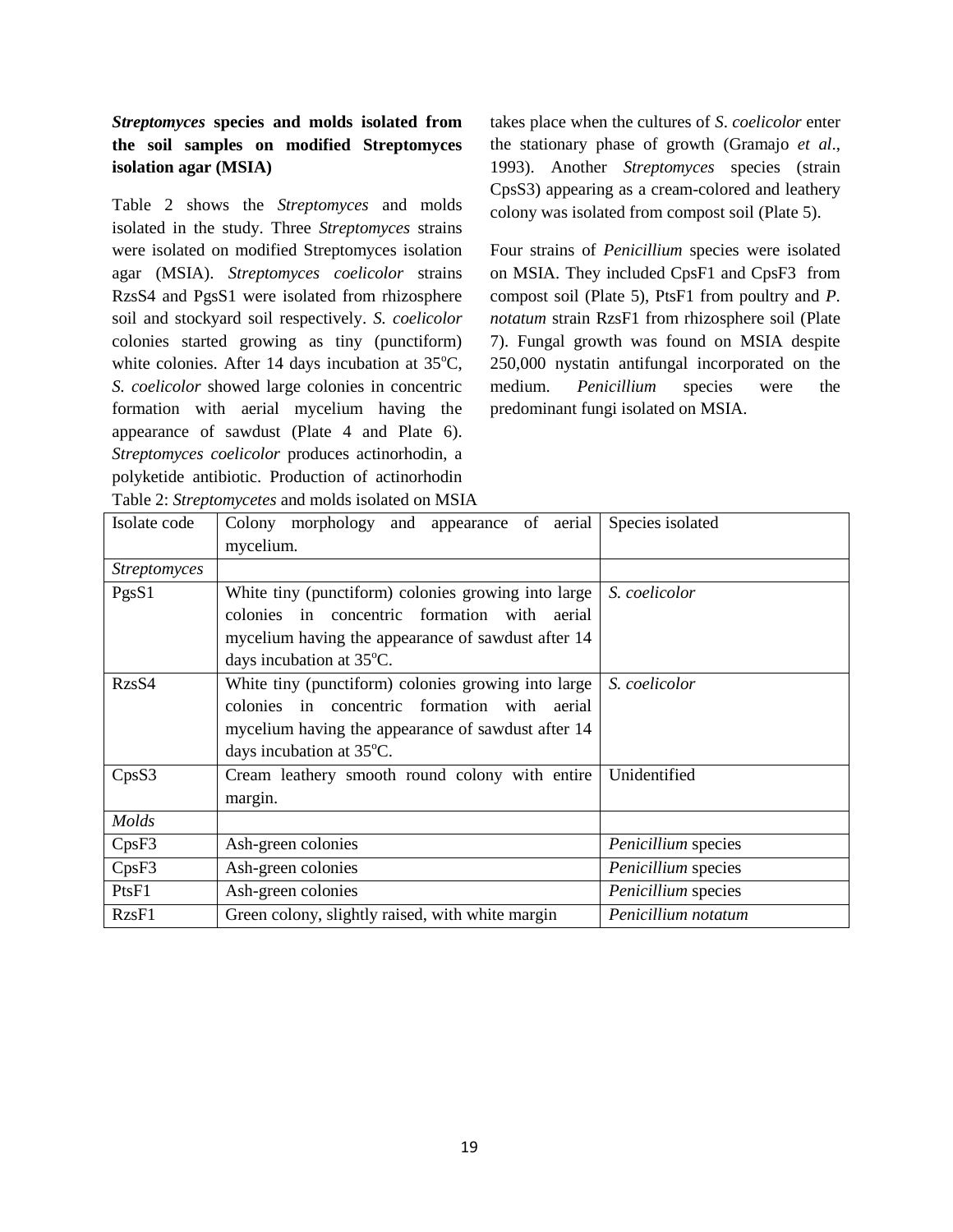

Plate 4: *Streptomyces coelicolor* PgsS1 colonies growing on MSIA.



Plate 5: *Streptomyces* sp. CpsS3 (A) and *Penicillium* sp CpsF3 (B) isolated on MSIA from compost soil



Plate 6: *Streptomyces coelicolor* RzsS4 growing on MSIA. Inhibition zones are visible around some colonies (arrow).



Plate 7: *Penicillium notatum* RzsF1 (top) growing as green colony with white margin

## **DISCUSSION**

Soil samples from each of the five biotopes yielded growth of *Bacillus* species. All the soil samples yielded monocultures of *Bacillus* species on Nutrient agar. This agrees with the already established concept that antibiotic-producing microorganisms in their specific niches produce antibiotics in order to inhibit other microbial populations (Cherif et al 2003). This results in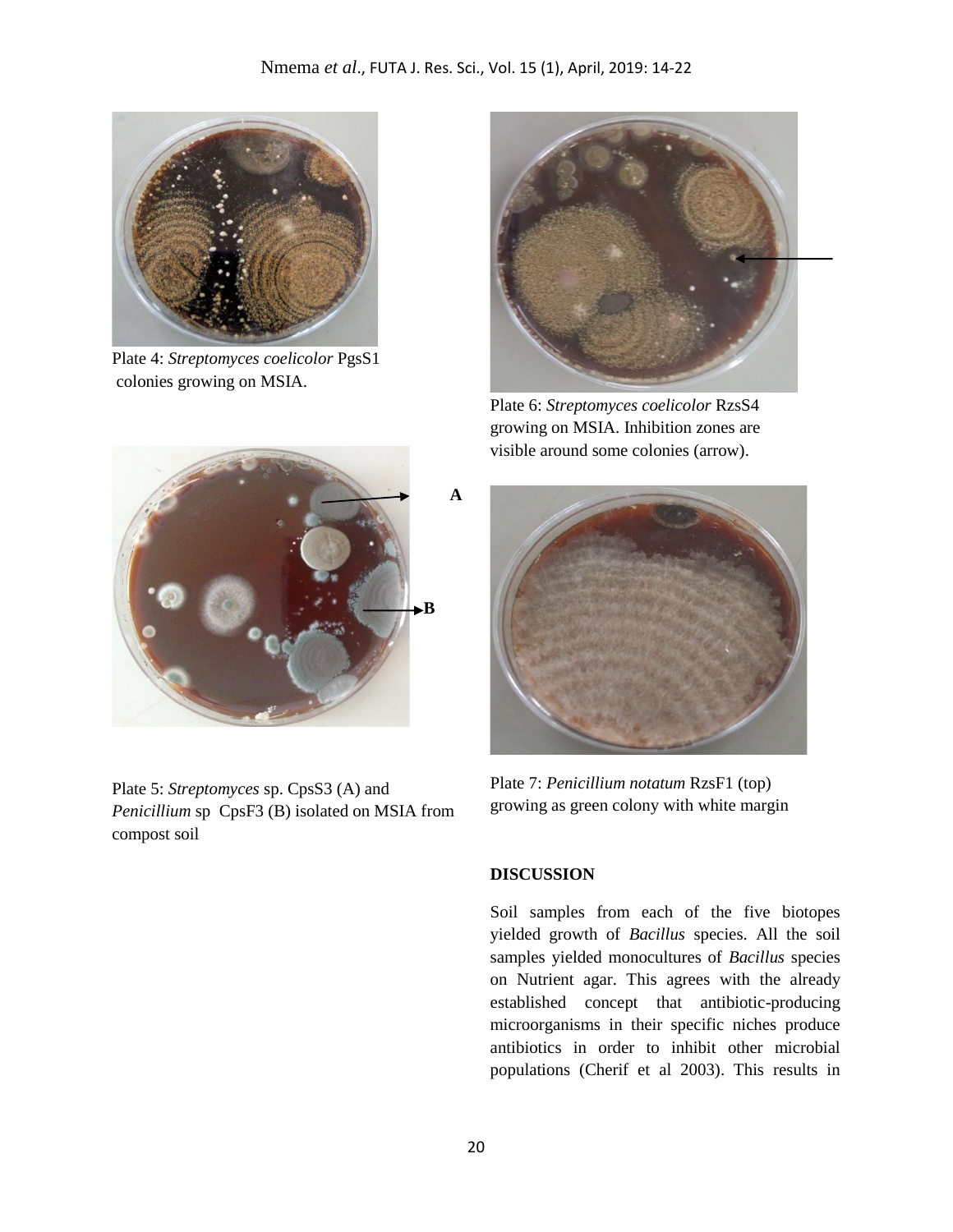only one population of microbe in such niches as found in the present study.

The *Bacillus* species isolated in this study all produced spores after 24 hours of growth. Sporulation is a survival strategy that enables microbes to survive adverse conditions as spores in their environment. *Bacillus* species produce antibiotics during the stationary phase of growth (postlog phase) when the genes for antibiotic production are induced (Nakano and Zuber, 1990). Coincidentally, sporulation occurs at this phase of growth as the activity of dozens of genes involved in sporulation process is induced.

*Bacillus* isolates in this study did not inhibit the growth of any of the target organisms. This result might be interpreted that *Bacillus* spp. do not produce antibiotics after 24 hours of growth under laboratory conditions.

*Streptomyces* species are notable for their ability to produce antibiotics (Chaudhary *et al*., 2013), but studies show that they hardly do so under laboratory conditions. In a study carried out in Ethiopia (Kibret *et al*., 2018), 416 actinomycete cultures were tested for bioactivity. Only six isolates (1.44%) showed pronounced antimicrobial activity. This seems to be in agreement with the report that most of the *Streptomycetes* gene clusters dedicated to the biosynthesis of metabolites remain "silent" in laboratory conditions (Kealey *et al*., 2017).

*Penicillium notatum* and other *Penicillium* strains were isolated on MSIA. *P. notatum* is known to produce the antibiotic penicillin which is active against Gram-positive organisms.

Modified Streptomyces Isolation agar (MSIA) seems to be a good medium for the isolation of *Streptomycetes coelicolor* and *Penicillium* species as 250,000 units of nystatin incorporated into MSIA failed to inhibit the growth of *Penicillium* species. However, 2500 mg of rifampicin added to

the medium as an antibacterial completely inhibited all bacterial growth.

# **CONCLUSION**

Microorganisms produce antimicrobial substances important in medicine. They are the source of lifesaving treatments for bacterial and fungal infections. Our study focused on soil microbiota and the findings reveal that the soil in Okitipupa and its environs is still an untapped habitat for antimicrobial producing microbes. In our laboratory, we isolated a Streptomyces strain, namely, *Streptomyces coelicolor*, which produces actinorhodin, a polyketide antibiotic that exhibits significant activity against Gram-positive pathogens including *Staphylococcus aureus* and enterococci. The present findings highlight the need for further studies towards obtaining novel antimicrobial agents out of the Streptomycetes, *Bacillus* species and molds dwelling in soils from this locality.

## **REFERENCES**

- Baltz, R. (2007). Antimicrobials from actinomycetes: Back to the future. Microbe, **2**(3): 125-131.
- **Berdy, J.** (2012). Thoughts and facts about antibiotics: where we are now and where we are heading. Journal of Antibiotics, **65**:385-395. DOI: 10.1038/ja.2012.27
- **Chaudhary, H. S., Yadav, J., Shrivastava, A. R., Singh, S., Singh, A. K. and Gopalan, N.** (2013). Antitibacterial activity of actinomycetes isolated from different soil samples of Sheopur (A city of central India). Journal of Advanced Pharmaceutical Technology & Research, **4**(2):118-123.
- **Cherif, A., Chehimi, S. and Limem, F.** (2003). Detection and characterization of the novel bacteriocin entomocin 9, and safety evaluation of its producer, *Bacillus thuringiensis* spp. *Entomocidus* HD9. Applied Microbiology, **95**:990-1000